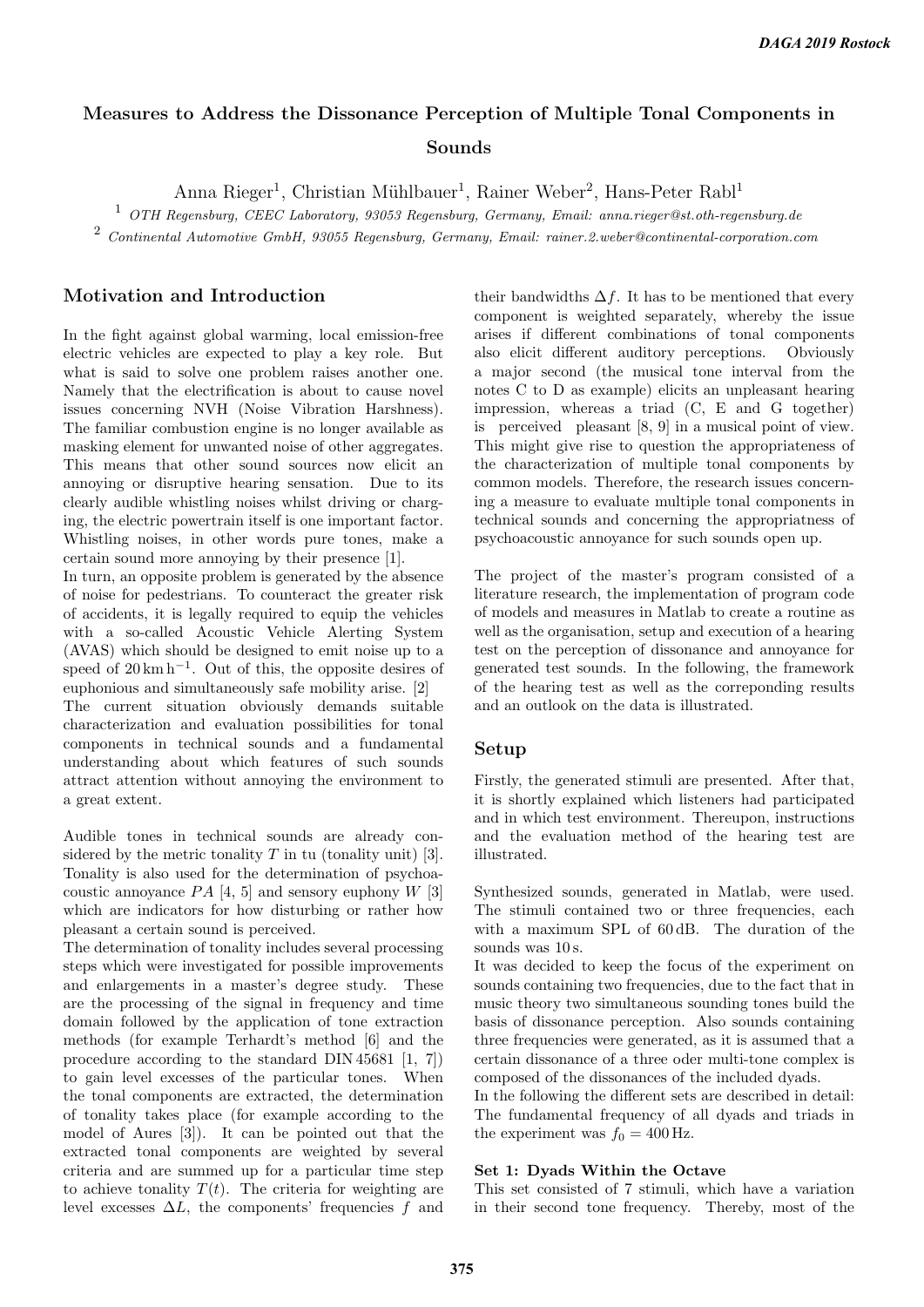intervals are inspired by music theory. Also, intervals were chosen where a perceived roughness is present. Therefore  $f_1 : f_0$  is 1.025:1, 16:15 (semitone), 5:4 (major third), 45:32 (augmented forth), 3:2 (perfect fifth), 12:7 (minor seventh) and 2:1 (octave).

### Set 2: Dyads Beyond the Octave

Set 2 also contained 7 stimuli, but with frequency ratios greater than an octave. Also the behavior beyond the octave was studied, due to the fact that in technical sounds various components in different frequency regions are likely to appear.  $f_1 : f_0$  is 2.3, 3, 3.6, 4, 4.5, 9 and 10. It is assumed that also beyond the octave certain intervals show specific patterns.

### Set 3: Exemplary Level Variations

This set contained 8 sounds with level variations on previously described dyads. The aim was to observe possible changes in dissonance perception due to the variations. The intervals 12:7 and 2:1 have been chosen exemplarily. Firstly, due to the fact that 12:7 is assumed to be more dissonant than 2:1 and secondly because the influence of roughness perception is neglectable on these intervals. The following level variations (SPL's in dB) were chosen:  $SPL_0$ :  $SPL_1$  is 60:55, 60:50, 55:60 and 50:60.

### Set 4: Triads

Set 4 did only contain sound examples with three simultaneous sounding tones and included a total of 11 sounds. The sounds are followed the condition:  $f_0 : var \cdot f_0 : 3 \cdot f_0$ , with var  ${1.05, 1.15, 1.25, 1.5, 1.75, 2, 2.25, 2.5, 2.75, 2.85, 2.95}.$ The aim was to see in which way the dissonance of dyads is influencing the dissonance perception of triads.

A total of 22 listeners participated in the test. Most of them were students in bachelor or master degree studies with no special musical knowledge. The investigations were done at a university room with low background noise. A consistent test environment for every subject was ensured.

Prior to listening to the test sounds, the subjects received several instructions. First of all, they were informed about the research project and what the sense of the investigations should be. This was done in order to give the tests a meaning for the subjects and to strengthen their attention. Then, explanations to the sensations dissonance and annoyance were introduced. They were taught to rate dissonance and annoyance for every of the presented test sounds. Which one they should rate first was not dictated. As in the literature, there are various explanations on dissonance, couple of them were presented to the subjects in order not to precondition them too strong.

Annoyance was described as a sensation which describes the perceived annoyance of the sound as a whole and that it might be easier to do an annoyance rating on the sounds if the subjects would imagine to be exposed to the sounds for a longer time. Dissonance was explained to be only one part of sensations which the subjects are able to perceive while listening. They were taught that sounds which are dissonant sound blurred or are rather inharmonious or the particular tones seem to be a mismatch. The latter one was the kind of explanation the subjects liked the most, as it was most general. Consonant sounds in contrast were defined to be sounds that are clear, euphonious, harmonious or the particular tones seem to be a good match. Additionally, they were told if they found a certain dissonance would have an influence on annoyance they should consider this in their evaluation.

To highlight the concepts practically, three exemplary sounds with different dissonance were also presented to the subjects. If they were satisfied with the explanations and instructions and seemed to understand the concepts, the presentation of the test sounds started.

For every subject a random playback sequence was chosen and they could hear the test sounds as often as they wanted or needed. This was achieved by generating a graphical user interface (GUI) in Matlab. They were instructed to place their answers on two nine categories scales ranging from not dissonant (1) to very dissonant (9) and not annoying (1) to very annoying (9). Furthermore, the subjects had to do the ratings on the test sounds twice. The second run had taken place one week after the first one.

# Results

Subsequently, the results of the previously described hearing test are drawn. The graphs depict the means of all listeners after statistical evaluation. In addition to the representation of the results an assessment on observable tendencies regarding psychoacoustics and music theory is done.

### Set 1: Dyads Within the Octave

Figure 1 shows that dissonance for the first two stimuli (from left to right) is high. This is the case when the sounds are perceived rough to a certain extent. As the stimuli of set 1 cover musical intervals it can be pointed out that the third and the fifth sound present local minima. In music theory those intervals are considered consonant. Also the fifth stimuli has a lower dissonance as the fourth, what is also depicted by music theory. The last sound, an octave, reaches the global minimum of the curve, what is musically also expected. That these results, or rather the visible trends, are reproducable can be observed in investigations of Fingerhuth in [10]. Although the octave is the most consonant interval

in this test, the lowest mean value of dissonance only reached the category little dissonant.

Principally, the form of the curves of dissonance and annoyance is not the same. The maximum and minimum values of dissonance for example are spread over more than 6 categories, while the mean of the annoyance curve is only spread over approximately 2 categories.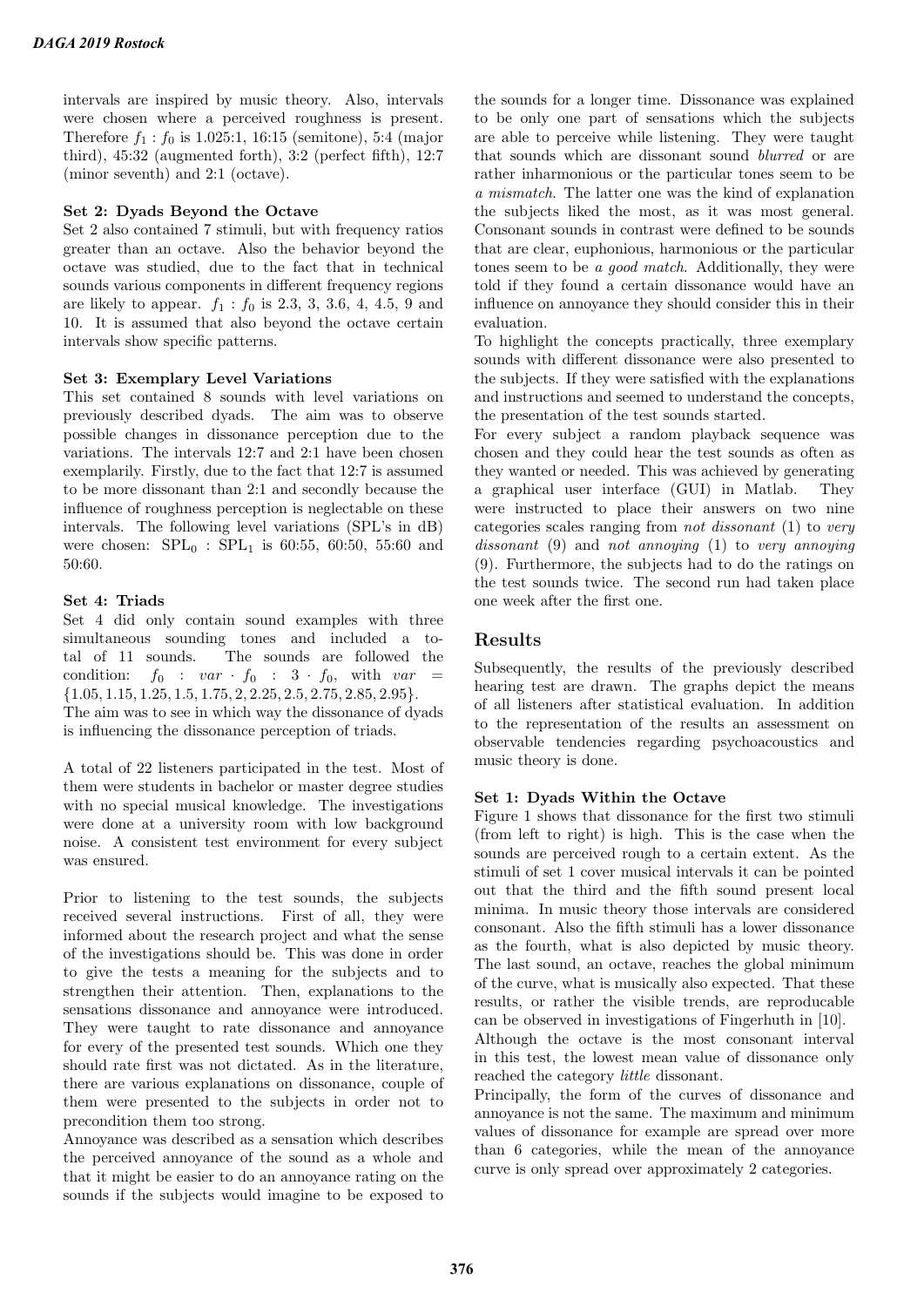

Figure 1: Dissonance and Annoyance ratings - Set 1 (Sound no. 1-7).

#### Set 2: Dyads Beyond the Octave

Beyond the interval of an octave several points were chosen to see what the understanding of dissonance is if intervals between tones get greater, see figure 2.

Dissonance as well as annoyance values are roughly spread over 3 categories. Also the form of the curves of both, annoyance and dissonance, is quite similar.

It seems like, the greater the intervals between tones are getting the harder it is for subjects to recognize a harmonious relation. This is striking, due to the fact that the 3rd and 4th octave are indeed local minima in the depicted graphs, but rated higher than the octave of set 1. Also, the 9th and 10th octave which are basically also in a harmonious relation are rated high in dissonance. It is also again slightly visible, that like predicted in music theory, integer intervals are perceived more consonant than odd ones. This trend can be observed by comparing the interval of 2.3 to 3 and the interval 3.6 to 4.



Figure 2: Dissonance and Annoyance ratings - Set 2 (Sound no. 8-14).

### Set 3: Exemplary Level Variations

In this set some changes in SPL were applied to particular test sounds, to see if this has a remarkable influence on dissonance perception, compare figure 3. The additional information, given as annotations in the graph, depicts the relation of the levels  $SPL<sub>0</sub>/SPL<sub>1</sub>$  in dB respectively.

Generally, the means of dissonance and annoyance resemble one another.

As in set 1 it becomes obvious that an interval of 12:7 is rated higher in dissonance than 2:1. No apparent differences of dissonance perception (at least for those examples) due to level changes can be observed. In annoyance ratings, the dyads where the second tone was reduced in SPL are rated a little lower annoying than those where the first tone is reduced.



Figure 3: Dissonance and Annoyance ratings - Set 3 (Sound no. 15-22).

#### Set 4: Triads

The factor, which was changed in this set was the frequency of the second tone  $(f_1)$ ,  $f_0$  as well as  $f_2$  were kept constant. Figure 4 shows the results of set 4.

Perceived dissonance and annoyance for these sounds also resemble one another.

Dissonance and annoyance are on a maximum when two tones are separated by 20 Hz. The global minimum of the dissonance curve is shown by the interval of the octave. In this case the three tones form a harmonic complex tone. Again, local minima can be found for more simple intervals, like  $N = 1.5$  or  $N = 2.5$ .



Figure 4: Dissonance and Annoyance ratings - Set4 (Sound no. 23-33).

# Outlook

Based on the data collected, correlation analyses on existing literature models will be done. The aim is to investigate if significant correlations can be achieved by already existing models. The models to be investigated are the dissonance model according to Plomp and Levelt [11], Harmonic Entropy [12] and psychoacoustic annoy